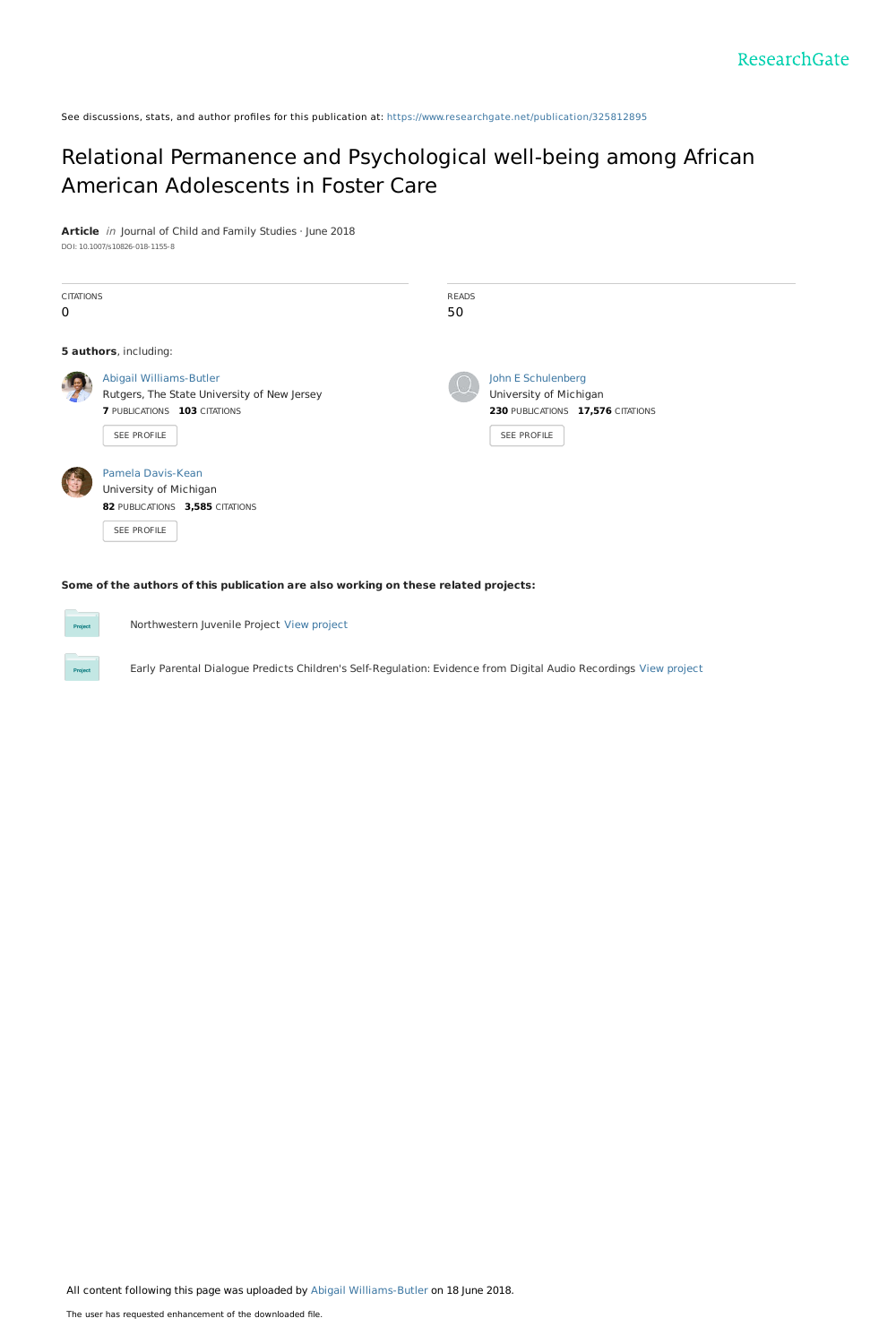### ORIGINAL PAPER



# Relational Permanence and Psychological well-being among African American Adolescents in Foster Care

Abigail Williams-Butler n<sup>[1](http://orcid.org/0000-0002-3594-5501)</sup> · Joseph P. Ryan<sup>2</sup> · Vonnie C. McLoyd<sup>2</sup> · John E. Schulenberg<sup>2</sup> · Pamela E. Davis-Kean<sup>2</sup>

© Springer Science+Business Media, LLC, part of Springer Nature 2018

#### Abstract

The field of child welfare has historically focused on physical safety and legal permanency with little emphasis on child well-being or the importance of social relationships in positive youth development. We add to the literature regarding child well-being among African American adolescents in care—a group that is overrepresented within the foster care system. Specific attention is given to relational permanence—the concept of continuous supportive relationships marked by mutual trust and respect. Descriptive statistics were used to assess the prevalence of relational permanence and the change of relational permanence over time. Regression analyses were used to explain the variation associated with relational permanence and to investigate whether relational permanence predicts psychological well-being. The findings indicate that relational permanence varies at the start of foster care for African American adolescents. Yet, relational permanence did not significantly change over time. Maltreatment type had the largest influence on predicting the attainment of relational permanence over time  $(p < 0.05)$ . Relational permanence was positively correlated with higher psychological well-being (p < 0.05). An increase in relational permanence over time also significantly predicted higher psychological well-being over time ( $p < 0.05$ ). These findings indicate that social support from a variety of different sources aid youth in staying mentally healthy despite major disruptions in support from biological parents. These findings support the importance of developing a wide variety of social support networks to improve positive developmental outcomes among African American adolescents in foster care.

Keywords African American youth · Foster care · Relational permanence · Social support · Adolescence

# Introduction

Children and adolescents in foster care are at risk of experiencing numerous negative life events. Many foster care youth face a myriad of problems, including food insecurity, homelessness, lack of access to health and mental health services, unplanned pregnancies, unemployment, and involvement with the criminal justice system during and after their time in care (Courtney et al. [2011](#page-9-0)). Adolescents in the child welfare system are also much more likely to be involved in the juvenile justice, mental health, and substance abuse systems (Shook et al. [2011](#page-10-0)). Multiple

 $\boxtimes$  Abigail Williams-Butler [aw643@ssw.rutgers.edu](mailto:aw643@ssw.rutgers.edu)

<sup>2</sup> University of Michigan, Ann Abor, MI 48103, USA

service involvements between the child welfare and juvenile justice systems are especially prevalent. For example, substantiated victims of child maltreatment are approximately 47% more likely to have a delinquency petition compared to the general population (Ryan and Testa [2005](#page-10-0)).

After facing all of these obstacles to positive development, adolescents who finally age out of foster care often experience an abrupt end to adolescence. Many forms of instrumental support (housing or financial assistance) and emotional support (advice, guidance, and comfort) end when they no longer receive assistance from the child welfare system (Avery and Freundlich [2009](#page-9-0); Wills and Shinar [2000](#page-11-0)). Therefore, it is no surprise that foster care youth are often more likely to be disadvantaged in comparison to same-aged peers in the general population (Osgood et al. [2010](#page-10-0)). However, there are some adolescents who are able to successfully navigate the foster care system and have optimal psychological well-being despite their associated risks.

<sup>1</sup> Rutgers, The State University of New Jersey, New Brunswick, NJ 08901, USA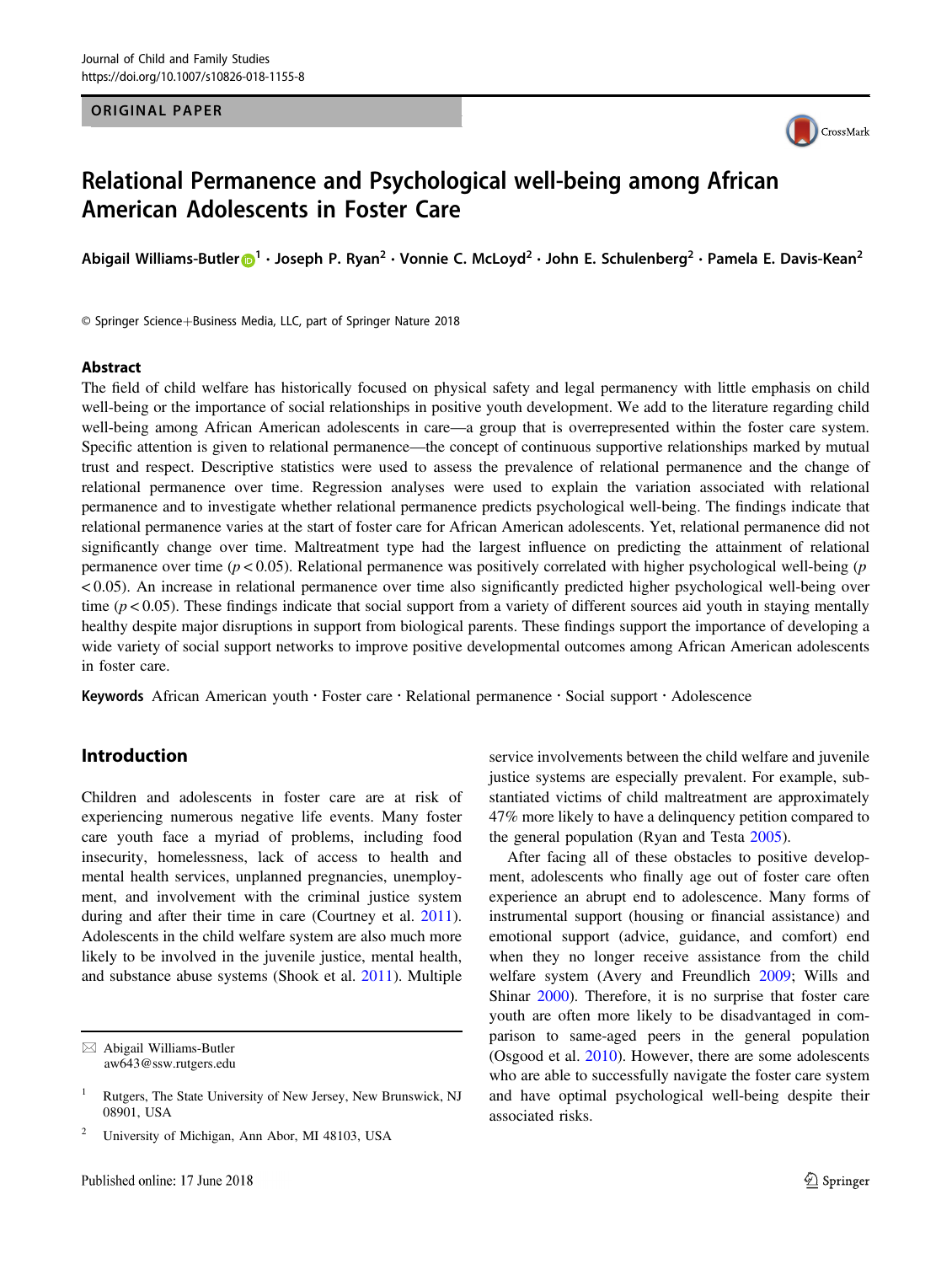The relationship between relational permanence and psychological well-being among African American adolescents in foster care is explored because there is much documentation on the disadvantaged conditions for African American youth involved in child welfare services (Rolock and White [2016](#page-10-0)). However, there is little research devoted specifically to African American adolescents in foster care who are able to have positive outcomes, despite major deficits in their developmental trajectories. The vast majority of research conducted on African American youth involves the identification of problem behaviors and racecomparative studies (McLoyd [1998;](#page-10-0) Wong and Rowley [2001\)](#page-11-0). The examination of relational permanence in increasing psychological well-being among African American adolescents in foster care is important because it may inform developmental science on whether relational permanence is a promotive factor—an asset or resource, which promotes positive development and helps youth overcome adversity (Zimmerman et al. [2013\)](#page-11-0). Knowing whether relational permanence is an asset or resource specifically relevant for African American adolescents in foster care is important because of the aforementioned documented disadvantaged conditions for African American youth in the child welfare system. This knowledge can also be used to inform developmental theory as it relates specifically to African American adolescents in foster care.

Attachment theory and research inform the importance of relational permanence for positive development among this population. According to attachment theory, attachment bonds develop when a strong affective relationship is established between an infant and a primary caregiver (Bowlby [1969](#page-9-0)). This relationship is generally formed with the mother, but secondary attachment bonds can be established with other supportive individuals in the infant's life such as the infant's father, siblings, or extended family. Bowlby theorized that the attachment relationship an infant develops with their caregiver creates an internal working model that impacts the infant at every future stage of development. Through interactions with the caregiver, the infant develops specific internal working models about the self and others (Smith [2011](#page-10-0)). Beliefs around what to expect from relationships and whether the self is worthy of care and attention are developed through the formation of attachment bonds in infancy (Ainsworth et al. [1978](#page-9-0)). For example, if a caregiver is emotionally available and supportive, the infant is likely to develop an internal working model that promotes expectations of warmth and availability and the belief that one is worthy of care from others (Fonagy et al. [1995\)](#page-10-0). This infant is likely to develop a secure attachment. Conversely, if an infant experiences a caregiver who is cold and generally unresponsive to their needs, the infant is likely to develop an internal working model that promotes expectations of coldness and unresponsiveness from others and the belief that one is unworthy of care. This infant is more likely to develop an insecure attachment. Researchers contend that any situation in which an individual, at any age later in life, seeks and experiences emotional support and makes presumptions about how others should respond to this need, is impacted by one's infant attachment style (Rholes and Simpson [2004](#page-10-0)).

The attachment literature is guided by a general expectation that secure attachment predicts positive developmental outcomes later in life. One might assume from a review of the literature that if an infant is not securely attached by 12 months, their cognitive and relational development is set in stone. However, the attachment literature is more nuanced than that. There is evidence that the internal working model in relation to attachment is still open to change at an early age and that attachment relationships are open to change throughout the lifespan (Belsky and Fearon [2002](#page-9-0)). There is also support for the importance of multiple attachment figures, outside of just the caregiver–child relationship, in promoting healthy adolescent development (Laible et al. [2000](#page-10-0)). It can be argued that any significant relationship in an individual's life may result in a new attachment. If the relationship is positive, a secure attachment may form. If the relationship is negative, an insecure attachment may form. The ability to form new attachment relationships, whether positive or negative, is particularly important during adolescence because the development of friendships, romantic partnerships (Rholes and Simpson [2004\)](#page-10-0), mentoring relationships (Rhodes et al. [2006](#page-10-0)), teacher relationships (Commodari [2013](#page-9-0)), and other new relationships become key at this developmental stage.

Further empirical evidence from adolescent (Laible et al. [2000\)](#page-10-0) and adult attachment studies (Travis et al. [2001](#page-10-0)) has also shown that attachment styles can and do change over time. Although attachment security is primarily set in infancy, what happens in infancy loses its power to predict adjustment in adolescence as other factors that shape personality and psychological functioning become more salient. These factors include peer influence, school environment, neighborhood characteristics, and genetic characteristics (Haworth et al. [2010\)](#page-10-0). Furthermore, change is particularly likely when an individual experiences a high number of negative life events (Waters et al. [2000](#page-11-0); Weinfield et al. [2000\)](#page-11-0) or a nurturing environment much different from their original upbringing (Smith [2011\)](#page-10-0). Some argue that any major change in social support or life stressors may impact one's attachment style and subsequent relationships with others (Sroufe et al. [2005\)](#page-10-0).

Weinfield et al. [\(2000](#page-11-0)) conducted a study of 57 adults who completed the Ainsworth Strange Situation task in infancy and were interviewed at age 19 using the Berkeley Adult Attachment Interview. The sample was intentionally selected to understand the attachment processes among those living in poverty and at high risk for poor developmental outcomes. In terms of racial distribution, 61% of the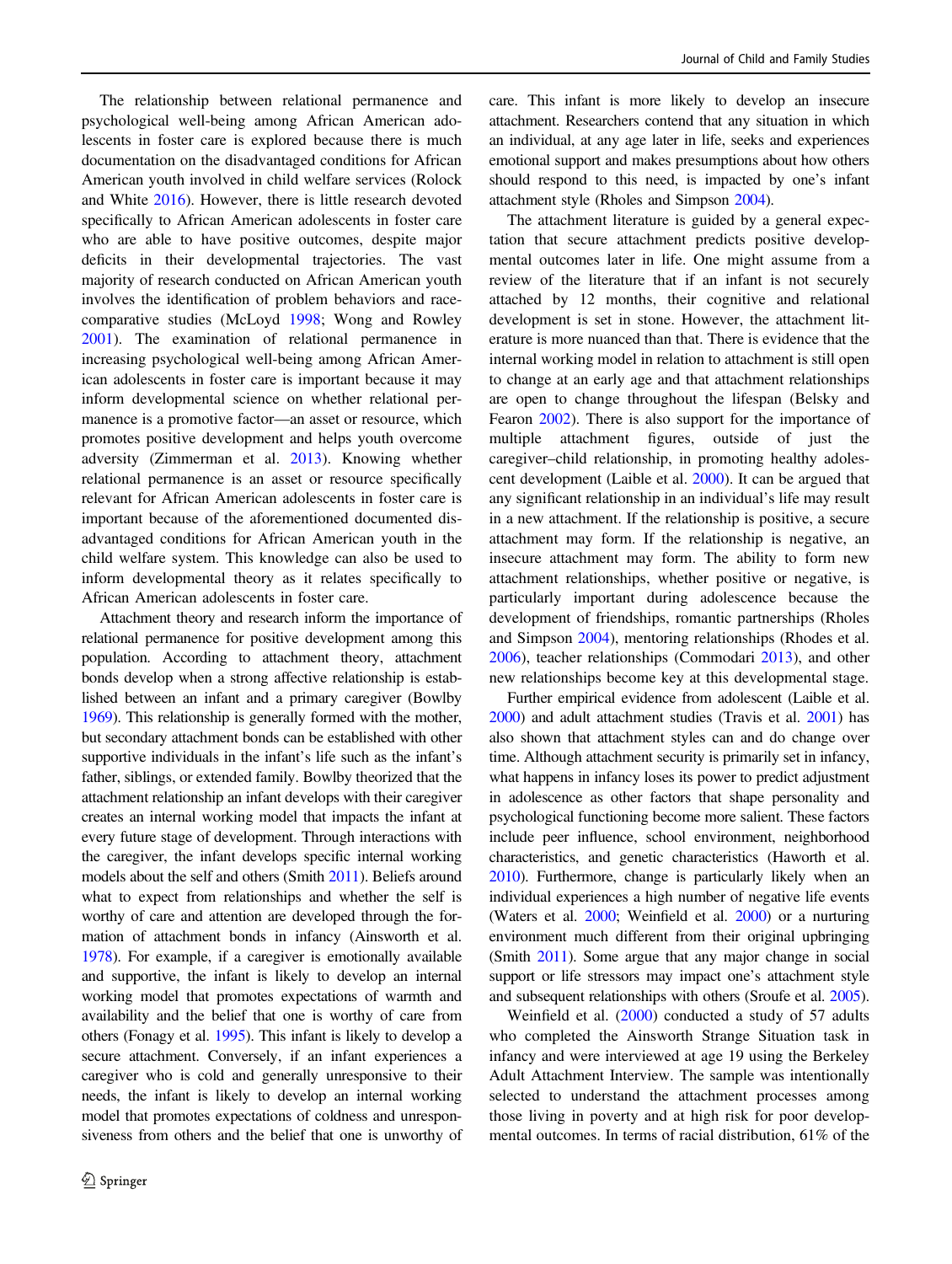sample was White, 16% was Black, and 23% was from a mixed racial background. In terms of socioeconomic status, mothers in the study were young, mostly single, and had family incomes at or below the poverty level. In addition, their pregnancies were not planned, and 40% of the mothers had not graduated high school. The findings of this study were much different than the previous studies based largely on White, middle-class samples that found attachment styles were primarily consistent from childhood to adulthood (Waters et al [2000\)](#page-11-0). First, 91.2% of the sample experienced negative life events consisting of being born to a single mother, parental divorce, life threatening illness of parent or child, serious parental drug or alcohol problem, childhood physical or sexual abuse, and/or death of a parent or other custodial attachment figure. Second, the predominant attachment style found in infancy among this sample was the insecure attachment style, as opposed to the secure attachment style predominant among the White, middle-class sample. Finally, the researchers found no evidence of significant continuity between infant and adult attachment styles in this sample. Results indicated that child maltreatment, maternal depression, and family functioning in adolescence played major roles in the discontinuity of attachment styles. Child maltreatment was much more likely to occur for participants with an insecure-to-insecure attachment over time. Maternal depression, on the other hand, significantly influenced participants who moved from attachment security to insecurity.

Adolescents in foster care are faced with a wide variety of challenges that affect their positive adolescent development. First, the removal from their biological family home and placement into a foster care setting disrupts a child's social network, often leading to the loss of family, peer, and neighborhood supports (Jones [2014\)](#page-10-0). Second, numerous placement changes, which often occur among adolescents in foster care, makes it difficult to develop new and lasting sources of social support (James et al. [2004\)](#page-10-0) and increases psychological distress (Vranceanu et al. [2007\)](#page-10-0).

Sometimes, friendships often must end abruptly and boyfriend/girlfriend relationships are terminated without the ability to say goodbye. If youth have part-time jobs, they must quit. All of these social disruptions can create a significant barrier to the youth's developing a sense of belonging and control, and a sense that their desires and experiences are important to others (Stott and Gustavsson [2010\)](#page-10-0). Among adolescents in foster care, those who are emancipated leave care without the social, cultural, and economic capital of their parents (Johansson and Hojer [2012\)](#page-10-0). These adolescents transition to adulthood alone because they lack the formal and informal support systems that parents in the general population provide their children to assist them with a positive transition to adulthood. Being separated from essential sources of support while dealing

with the normative developmental challenges of adolescence can pose formidable challenges to positive development particularly for African American youth.

Originally excluded from the child welfare system due to racial discrimination (Smith and Devore [2004\)](#page-10-0), African American youth have historically had higher rates of foster care placement than White youth since being included into the child welfare system (Billingsley and Giovannoni [1972](#page-9-0)). African American youth represent 12% of the population of children under the age of 18 (Colby and Ortman [2015\)](#page-9-0), yet constitute 24% of the population of children in foster care (US Department of Health and Human Services [2015\)](#page-10-0). Contrast these figures with the percentages for Whites: White youth represent 62% of children in the United States under the age of 18 (Colby and Ortman [2015](#page-9-0)), but they comprise only 42% of those in foster care (US Department of Health and Human Services [2015](#page-10-0)). These figures demonstrate the ongoing overrepresentation of African American youth and the underrepresentation of White youth in foster care. Furthermore, African American youth's overrepresentation in foster care has direct implications for the overrepresentation of African American adults in other allied service systems such as juvenile justice and adult corrections (Ryan et al. [2007\)](#page-10-0).

As the child welfare system is responsible for the safety, permanency, and well-being of all children and adolescents in its care, a focus on developing well-being that relates specifically to an overrepresented population within the foster care system is necessary. A focus on relational permanence adds to the literature by identifying a factor that may play a role in supporting positive developmental outcomes for youth in foster care. Relational permanence may also aid the foster care system in becoming more solutionfocused rather than solely risk-adverse in decision making regarding clients and the allocation of resources.

The importance of social relationships in the lives of older youth in the foster care system has received wide review, although most of this work has not specifically used the term "relational permanence." The conceptual framework of relational permanence is drawn largely from Samuels' [\(2008](#page-10-0)) work with young adults with foster care backgrounds. The concept has been described in studies using a variety of terms as general as "social support" (Collins et al. [2010\)](#page-9-0) to as specific as "Emotional Effectiveness Education" (Nesmith and Christophersen [2014\)](#page-10-0). Relational permanence can be defined as having a continually supportive, warm relationship marked by mutual trust and respect with non-parental family figures, peer companions, child welfare professionals, and/or a best friend in the context of the foster care system (Stott and Gustavsson [2010](#page-10-0)).

The first hypothesis contends despite significantly compromised relationships of care and safety within the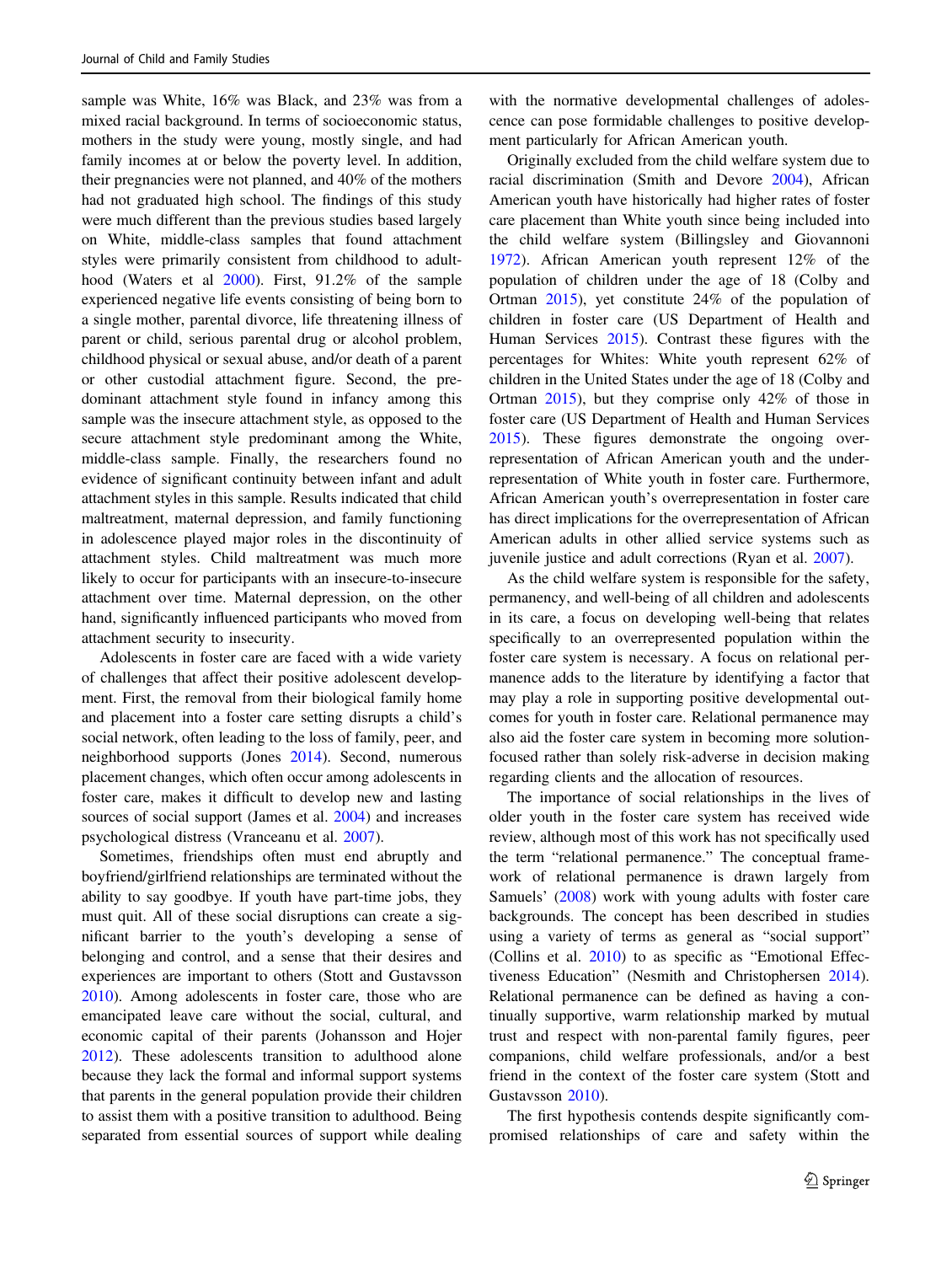<span id="page-4-0"></span>biological home, relational permanence does exist for African American youth entering foster care. Second, we hypothesize that relational permanence changes between Time 1 and Time 2 during adolescence and the transition to adulthood. Third, we hypothesize factors at the individual level (maltreatment type, interpersonal skills, and school achievement), caregiver level (caregiver resources), and system levels (low number of placement moves and less time in care) predict relational permanence at Time 1. Fourth, we hypothesize that relational permanence at Time 1 predicts psychological well-being at Time 2 (ranging on average of 8 months after Time 1). Fifth, we hypothesize an increase in relational permanence between Time 1 and Time 2 predicts higher psychological well-being at Time 2 for African American adolescents in the foster care system.

## Method

## Participants

The sample consisted of 534 African American adolescents in foster care who completed the Illinois Department of Children and Family Services (IDCFS) and Child and Adolescent Needs and Strengths (CANS) survey twice between 2007 and 2012 while still in care (see Table 1). All youth resided in Cook County, Illinois and were between the ages of 13 and 18 at Time 1. The mean age of the participants was 16 years old while the median was 17 years old. The majority of the sample were 17 (22%) or 18 (32%) years old. The sample consisted of 316 males (69% of the sample) and 218 females (31% of the sample). The average number of months between the CANS survey at Time 1 and Time 2 was 8 months.

### Procedure

IDCFS began collecting data using the CANS all youth with an open child welfare case from ages 0 to18 in 2005. The CANS data were collected from multiple sources and in multiple modalities, including the child, caregiver interviews, caregiver and teacher report tools, clinical observations of the child, and family and case record reviews. The discretion of the caseworker determined which source weighed most heavily in the collection of the data (Kisiel et al. [2014](#page-10-0)). Though not a diagnostic tool, the CANS offers clinically relevant data for service planning and decision making for children and adolescents in care (Lyons [2009](#page-10-0)). As part of the Integrated Assessment process through IDCFS, the goal of the CANS is to provide better information about the functioning of children in foster care, child and family strengths, support systems, and service needs. The first assessment is taken within 45 days of entering

| <b>Table 1</b> Descriptive statistics $(n = 534)$ |          |      |    |  |
|---------------------------------------------------|----------|------|----|--|
| Independent variables                             | $n(\%)$  | Mean | SD |  |
| Gender                                            |          |      |    |  |
| Male                                              | 316 (59) |      |    |  |
| Female                                            | 218 (41) |      |    |  |
| Age at Time 1                                     |          | 16   | 1  |  |
| 13                                                | 43(8)    |      |    |  |
| 14                                                | 46 (9)   |      |    |  |
| 15                                                | 64 (12)  |      |    |  |
| 16                                                | 92 (17)  |      |    |  |
| 17                                                | 118 (22) |      |    |  |
| 18                                                | 171 (32) |      |    |  |
| Maltreatment type at Time 1                       |          |      |    |  |
| Neglect alone                                     | 71 (13)  |      |    |  |
| Neglect and any form of abuse combined            | 424 (86) |      |    |  |
| Number of placements                              | 14 (12)  | 14   | 12 |  |
| Number of placement changes                       | 13 (12)  | 13   | 12 |  |
| Youth with less than 9 placement changes          | 254 (48) |      |    |  |
| Duration of time in care in years                 |          | 8    | 4  |  |
| Youth in care for 6 years or less                 | 267 (50) |      |    |  |
| Time between assessments in months                |          | 8    | 9  |  |
|                                                   |          |      |    |  |

IDCFS, to make recommendations for services and appropriate placement. Follow-up assessments are then administered three months after the first assessment and every 6 months thereafter (Smithgall et al. [2008\)](#page-10-0).

#### Measures

Measures in this study were taken from the CANS assessment and the IDCFS Integrated Database in order to retrieve foster care placement information and other demographic variables specific to the foster care system such as the duration of time in a placement setting. All CANS variables in the survey had ordinal responses, and were recoded so that an increase signified a positive change in the variable. Maltreatment type and gender were coded dichotomously. Maltreatment type was coded so that a value of "0" signifies neglect and all forms of abuse including physical, sexual, and emotional abuse. A value of "1" signified neglect alone. All demographic variables, including age, maintained their original form. Gender was coded so that a value of "0" signified male and a value of "1" signified female.

Below is a description of each CANS variable used in this study. Each CANS variable was coded categorically. Relationship Permanence refers to the stability of significant relationships in the young person's life. This likely includes family members but may also include other individuals. In this study, a value of "1" signified a youth with no stability in relationships; a value of "2" signified at least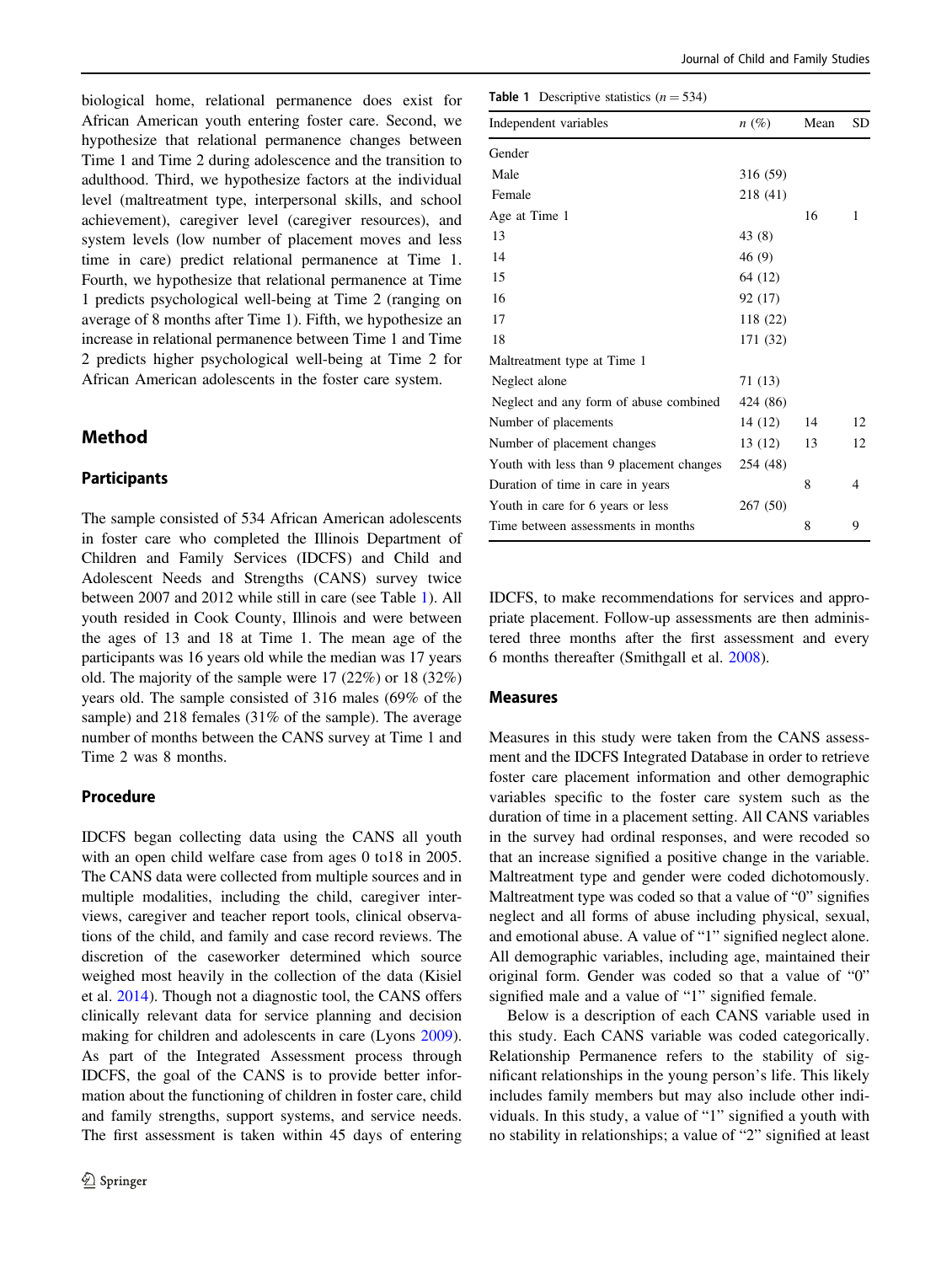one stable relationship; a value of "3" signified stable relationships; and a value of "4" signified very stable relationships. Interpersonal Skills refers to the social skills of the child or youth both with peers and adults. In this study, a value of "1" signified no interpersonal skills; a value of "2" signified low interpersonal skills; a value of "3" signified moderate interpersonal skills; and a value of "4" signified significant interpersonal skills. School Achievement describes academic achievement and functioning. In this study, a value of "1" signified severe school problems/more than a year behind; a value of "2" signified moderate school problems/may be failing some subjects in school; a value of "3" signified doing moderately well; and a value of "4" signified a child is doing well in school. Caregiver Resources refers to the financial and social assets (including extended family) and resources that the caregiver can bring to bear in addressing the multiple needs of the child and family. In this study, a value of "1" signified a caregiver(s) with severely limited resources; a value of "2" signified a caregiver(s) with limited resources; a value of "3" signified necessary resources that might be stretched; and a value of "4" signified a caregiver(s) with sufficient resources and few limitations. Time between assessments was calculated in months by subtracting the date of the CANS assessment at Time 2 from the date of the CANS assessment at Time 1.

Variables in the Integrated Assessment include the number of placement changes and duration of time in care. All variables from the Integrated Assessment were coded so that an increase in each level signified positive change within the variable. Number of Placement Changes was dichotomized using the middle score in the distribution of scores (i.e., median) to divide the distribution into equal parts. The median was selected after using sensitivity analyses with various cutoffs and thresholds before determining that binary choice model using the median was the best measure for the study. At Time 1, the median number of placement changes was nine. A value of "0" was given to youth with nine or more placement changes (designated "high number of placement changes"), whereas a value of "1" was given to all youth with between zero and eight placement changes (designated "low number of placement changes"). Duration of Time in Care was dichotomized using the middle score in the distribution of scores (i.e., median) to divide the distribution into equal parts. Sensitivity analyses with various cutoffs and thresholds were used to determine that the median was the best measure for the study. At Time 1, the median number of years in foster care was 7. A value of "0" was given to youth who had been in foster care for 7 or more years (designated "more time in care"), whereas a value of "1" was given to youth who had been in foster care for 0 to 6 years (designated "less time in care").

## Data Analyses

Descriptive statistics were calculated for gender, age, maltreatment type, number of placements, number of placement changes, duration of time in care, and time between assessments. Gender and age were control variables in the model. Frequencies were calculated to ascertain the prevalence of relational permanence at Time 1 and Time 2. Frequencies were also used to calculate the incidence of individual change in relational permanence from Time 1 to Time 2.

To determine whether change in relational permanence between Time 1 and 2 was statistically significant a paired ttest was conducted. To test the third hypothesis ordinal regression analyses were conducted to identify the predictors of relational permanence at Time 2 including age, gender, maltreatment type, relational permanence at Time 2, interpersonal skills, school achievement, caregiver financial and social resources, a low number of placement moves, duration of time in care, and time between assessments in the model. The reference group for each variable in the ordinal regression model is the highest level indicator. For example, regarding interpersonal skills, the reference group is a value of "4" which signifies significant interpersonal skills compared to a value of "3" for moderate interpersonal skills, a value of "2" for mild interpersonal skills, and a value of "1" for no interpersonal skills. Regression analyses were also conducted to examine whether relational permanence at Time 1 predicted psychological well-being at Time 2 to test the fourth hypothesis. Age, gender, maltreatment type, relational permanence at Time 1, interpersonal skills at Time 1, a low number of placement moves, duration of time in care, and the time between assessments were included in the model. To test the fifth hypothesis of whether an increase in relational permanence was correlated to higher psychological well-being at Time 2, a regression analysis was conducted which included age, gender, maltreatment type, relational permanence at Time 1, interpersonal skills at Time 1, a low number of placement moves, duration of time in care, and the time between assessments. Including relational permanence at Time 1 into the models takes advantage of the longitudinal design of the study and allows for the analysis of change over time rather than simply examining the level of relational permanence at Time 2; it also provides a basis for considering potentially causal relationships and time ordered change in relational permanence over time.

## Results

Table [1](#page-4-0) gives an overview of the descriptive statistics in the study. In regards to maltreatment type, experiences of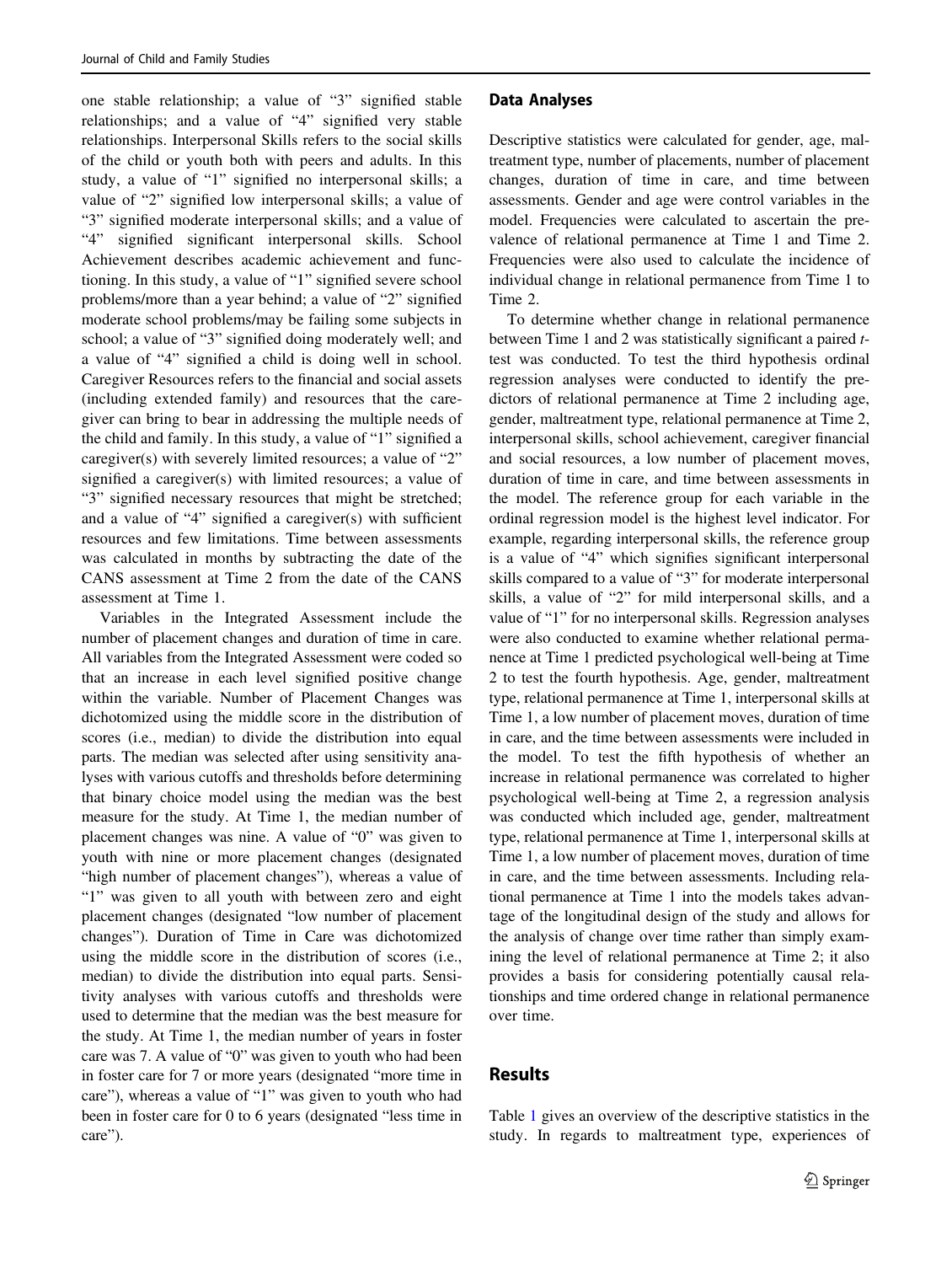neglect were overwhelmingly common among youth in the sample. Those who experienced neglect in combination with any form of abuse (physical, sexual, and/or emotional) comprised 86% of the sample. Regarding system level variables in this study, the average number of placements was 14 whereas the average number of placement changes was 13. The average duration of time in care was 8 years. The average observation period between Time 1 and Time 2 was 8 months.

Supporting the first hypothesis, relational permanence does exist for African American adolescents in foster care. The levels of relational permanence measured at Time 1 and Time 2 varied widely. At Time 1, 11% of adolescents had very stable relationships, 35% had stable relationships, 46% had at least one stable relationship, and 8% had no stable relationships. At Time 2, 13% of adolescents had very stable relationships, 32% had stable relationships, 47% had at least one stable relationship, and 8% had no stable relationships. The distribution of both time points appeared to be similar with slightly more youth having very stable relationships at Time 2.

The second hypothesis that relational permanence changes between Time 1 and Time 2 is not supported. Most adolescents maintained their level of relational permanence over time and positive change was as likely as negative change. Between Time 1 and Time 2, 54% maintained their level of relational permanence, 24% of adolescents had a positive change in relational permanence, and 22% had a negative change in relational permanence. At the mean level, there was no statistically significant change in mean relational permanence between Time 1 (2.50) and Time 2  $(2.52)$   $(t$   $(530) = -0.52, p = 0.59)$ .

Hypothesis three, that factors measured at multiple levels are necessary to predict relational permanence at Time 1, was partially supported. The regression results (Table 2) indicated that maltreatment type was the only factor important in predicting the hazard of relational permanence at Time 2, beside the level of relational permanence at Time 1. Those who experienced neglect in combination with any form of abuse were 44% less likely to have relational permanence at Time 2 compared to those who experienced neglect alone with an odds ratio of 0.56, 95% CI [0.34, 0.92], Wald  $\chi^2(1) = 5.35$ ,  $p < 0.05$ . Additionally, regarding relational permanence at Time 1, those with no stable relationships at Time 1 were significantly less likely to have relational permanence at Time 2 compared to those with very stable relationships, with an odds ratio of 0.02, 95% CI [0.01, 0.06], a statistically significant effect, Wald  $\chi^2(1)$  = 61.95,  $p < 0.001$ . Adolescents with no stable relationships at Time 1 were 98% less likely to have relational permanence at Time 2 compared to youth with very stable relationships at Time 1. Those with at least one stable relationship at Time 1 were significantly less likely to have relational Table 2 Ordinal regression predicting relational permanence at Time 2, controlling for relational permanence at Time 1

|                                                        | $\beta$    | SE   | Exp $(\beta)$ |
|--------------------------------------------------------|------------|------|---------------|
| Age                                                    | $-0.03$    | 0.06 | 0.97          |
| Gender                                                 | 0.17       | 0.18 | 1.19          |
| Neglect and any form of abuse combined                 | $-0.58*$   | 0.25 | 0.56          |
| Relational permanence (Time 1)                         |            |      |               |
| No stable relationships                                | $-3.80***$ | 0.48 | 0.02          |
| At least one stable relationship                       | $-2.12***$ | 0.34 | 0.12          |
| Stable relationships                                   | $-1.24***$ | 0.34 | 0.29          |
| Interpersonal skills (Time 1)                          |            |      |               |
| No interpersonal skills                                |            |      |               |
| Mild interpersonal skills                              | $-0.51$    | 0.64 | 0.60          |
| Moderate interpersonal skills                          | 0.19       | 0.31 | 1.21          |
| Academic achievement (Time 1)                          |            |      |               |
| Severe problems/more than a year<br>behind             | 0.17       | 0.29 | 1.18          |
| Failing some subjects in school                        |            |      |               |
| Doing moderately well in school                        | 0.26       | 0.34 | 1.30          |
| Caregiver resources (Time 1)                           |            |      |               |
| Severely limited                                       | 0.27       | 0.25 | 1.31          |
| Limited                                                | 0.12       | 0.23 | 1.12          |
| Necessary                                              |            |      |               |
| Low number $(\leq 9)$ of placement changes<br>(Time 1) | $-0.17$    | 0.34 | 0.84          |
| Less time $\left(\frac{5}{7}$ Years) in care (Time 1)  | $-0.08$    | 0.25 | 0.93          |
| Time between assessments in months                     | $-0.08$    | 0.22 | 0.92          |

\*\*\*p < 0.001, \*\*p < 0.01, \*p < 0.05

permanence at Time 2 compared to those with very stable relationships, with an odds ratio of 0.12, 95% CI [0.06, 0.24], a statistically significant effect, Wald  $\chi^2(1) = 37.88$ ,  $p < 0.001$ . Adolescents with at least one stable relationship at Time 1 were 88% less likely to have relational permanence at Time 2 compared to youth with very stable relationships at Time 1. Those with stable relationships at Time 1 were significantly less likely to have relational permanence at Time 2 compared to those with very stable relationships, with an odds ratio of 0.29, 95% CI [0.15, 0.57], a statistically significant effect, Wald  $\chi^2(1) = 13.16$ ,  $p <$ 0.001. Adolescents with stable relationships at Time 1 were 71% less likely to have relational permanence at Time 2 compared to youth with very stable relationships at Time 1.

The fourth hypothesis regarding relational permanence at Time 1 predicting psychological well-being at Time 2 was supported (see Table [3\)](#page-7-0). Having no stable relationships was correlated with a decrease in the likelihood of having higher psychological well-being as compared to having very stable relationships, with an odds ratio of 0.37, 95% CI [0.15, 0.90], Wald  $x^2(1) = 4.79$ ,  $p < 0.05$ . Those with no stable relationships were 63% less likely to have higher relational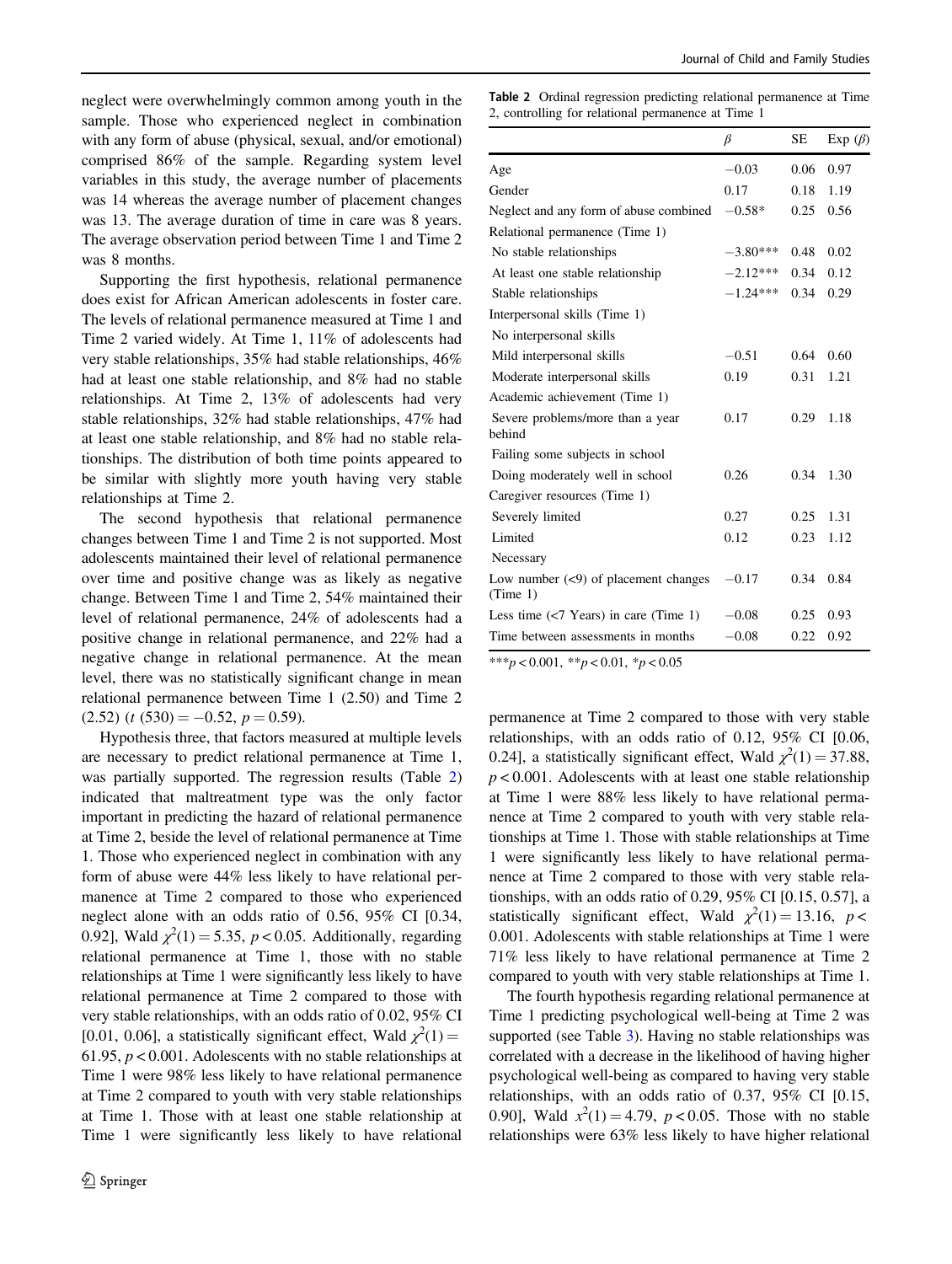<span id="page-7-0"></span>Table 3 Ordinal regression for relational permanence and psychological well-being at Time 2

|                                                        | β        | SЕ      | Exp $(\beta)$ |
|--------------------------------------------------------|----------|---------|---------------|
| Age                                                    | 0.07     | 0.06    | 1.07          |
| Gender                                                 | 0.06     | 0.18    | 1.07          |
| Relational permanence (Time 1)                         |          |         |               |
| No stable relationships                                | $-0.99*$ | 0.45    | 0.37          |
| At least one stable relationship                       | $-0.68*$ | 0.33    | 0.51          |
| Stable relationships                                   | $-0.28$  | 0.33    | 0.76          |
| Neglect and any form of abuse combined                 | $-0.56*$ | 0.25    | 0.57          |
| Interpersonal skills (Time 1)                          |          |         |               |
| No interpersonal skills                                | $-0.75$  | 0.66    | 0.47          |
| Mild interpersonal skills                              | $-0.45$  | 0.30    | 0.64          |
| Moderate Interpersonal Skills                          | 0.06     | 0.28    | 1.06          |
| Low number $(\leq 9)$ of placement changes<br>(Time 1) | $-0.39*$ | $0.19*$ | 0.68          |
| Less time $\left($ $\lt$ 7 Years) in care (Time 1)     | 0.04     | 0.19    | 1.04          |
| Time between assessments in months                     | 0.01     | 0.01    | 1.01          |

\*\*\*p < 0.001, \*\*p < 0.01, \*p < 0.05

Table 4 Ordinal regression for increased change in relational permanence and psychological well-being at Time 2

|                                                        | $_{\beta}$ | SЕ   | Exp $(\beta)$ |
|--------------------------------------------------------|------------|------|---------------|
| Age                                                    | 0.11       | 0.07 | 1.12          |
| Gender                                                 | 0.10       | 0.21 | 1.10          |
| Positive change in relational permanence               | $1.61***$  | 0.25 | 4.99          |
| Relational permanence (Time 1)                         |            |      |               |
| No stable relationships                                | $-3.50***$ | 0.63 | 0.03          |
| At least one stable relationship                       | $-2.74***$ | 0.51 | 0.07          |
| Stable relationships                                   | $-1.56**$  | 0.50 | 0.21          |
| Neglect and any form of abuse combined                 | $-0.51$    | 0.30 | 0.60          |
| Interpersonal skills (Time 1)                          |            |      |               |
| No interpersonal skills                                | $-0.47$    | 0.74 | 0.63          |
| Mild interpersonal skills                              | $-0.21$    | 0.36 | 0.81          |
| Moderate interpersonal skills                          | 0.17       | 0.35 | 1.18          |
| Low number $(\leq 9)$ of placement changes<br>(Time 1) | $-0.29$    | 0.22 | 0.75          |
| Less time $\left($ / $\right)$ years) in care (Time 1) | 0.04       | 0.22 | 1.04          |
| Time between assessments in months                     | 0.00       | 0.01 | 1.00          |

\*\*\*p < 0.001, \*\*p < 0.01, \*p < 0.05

permanence as compared to those with very stable relationships. Having at least one stable relationship was correlated with the decreased likelihood of having higher psychological well-being as compared to having very stable relationships, with an odds ratio of 0.51, 95% CI [0.27, 0.97], Wald  $x^2(1) = 4.28$ ,  $p < 0.05$ . Those with at least one stable relationship were 49% less likely to have higher relational permanence as compared to those with very stable relationships.

Additionally, having neglect and any form of abuse reduced the likelihood of higher psychological well-being compared to those with only neglect with an odds ratio of 0.57, 95% CI [0.35, 0.94], Wald  $x^2(1) = 4.91$ ,  $p < 0.05$ . Those with neglect and any form of abuse combined were 43 percent less likely to have higher psychological wellbeing compared to those with only neglect. Furthermore, a higher number of placement moves compared to a lower number of placement moves was correlated with lower levels of psychological well-being with an odds ratio of 0.68, 95% CI [0.47, 0.99], Wald  $x^2(1) = 4.08$ ,  $p < 0.05$ . Those with a higher number of placement moves as compared to those with a lower number of placement moves were 32% less likely to have higher psychological wellbeing compared to those with a lower number of placement moves.

The fifth hypothesis regarding the increase in relational permanence between Time 1 and Time 2 being correlated with higher psychological well-being at Time 2 was supported (see Table 4). An increase in relational permanence between Time 1 and Time 2 correlated with higher psychological well-being as compared to those who maintained their level of relational permanence, with an odds ratio of 4.99, 95% CI [3.06, 8.13], Wald  $x^2(1) = 41.65$ ,  $p <$ 0.001. Having a positive change in relational permanence correlated with an increase in the probability of higher psychological well-being by 399% compared to maintaining one's level of relational permanence.

Having no stable relationships at Time 1 compared to those with very stable relationships was correlated with lower psychological well-being at Time 2, with an odds ratio of 0.03, 95% CI [0.01, 0.10], Wald  $x^2(1) = 31.37.67$ ,  $p < 0.001$ . Having no stable relationships at Time 1 correlated with a decrease in the probability of higher psychological well-being at Time 2 by 97% compared to those with very stable relationships. Having at least one stable relationship at Time 1 correlated with lower psychological well-being at Time 2 compared to those with very stable relationships, with an odds ratio of 0.07, 95% CI [0.02, 0.18], Wald  $x^2(1) = 29.16$ ,  $p < 0.001$ . Having at least one stable relationship correlated with a decrease in the probability of higher psychological well-being by 93% compared to those with very stable relationships. Having stable relationships at Time 1 correlated with lower psychological well-being at Time 2, with an odds ratio of 0.21, 95% CI [0.08, 0.57], Wald  $x^2(1) = 9.61$ ,  $p < 0.01$  compared to those with very stable relationships. Having stable relationships is correlated with a decrease in the probability of higher psychological well-being by 79% compared to those with very stable relationships.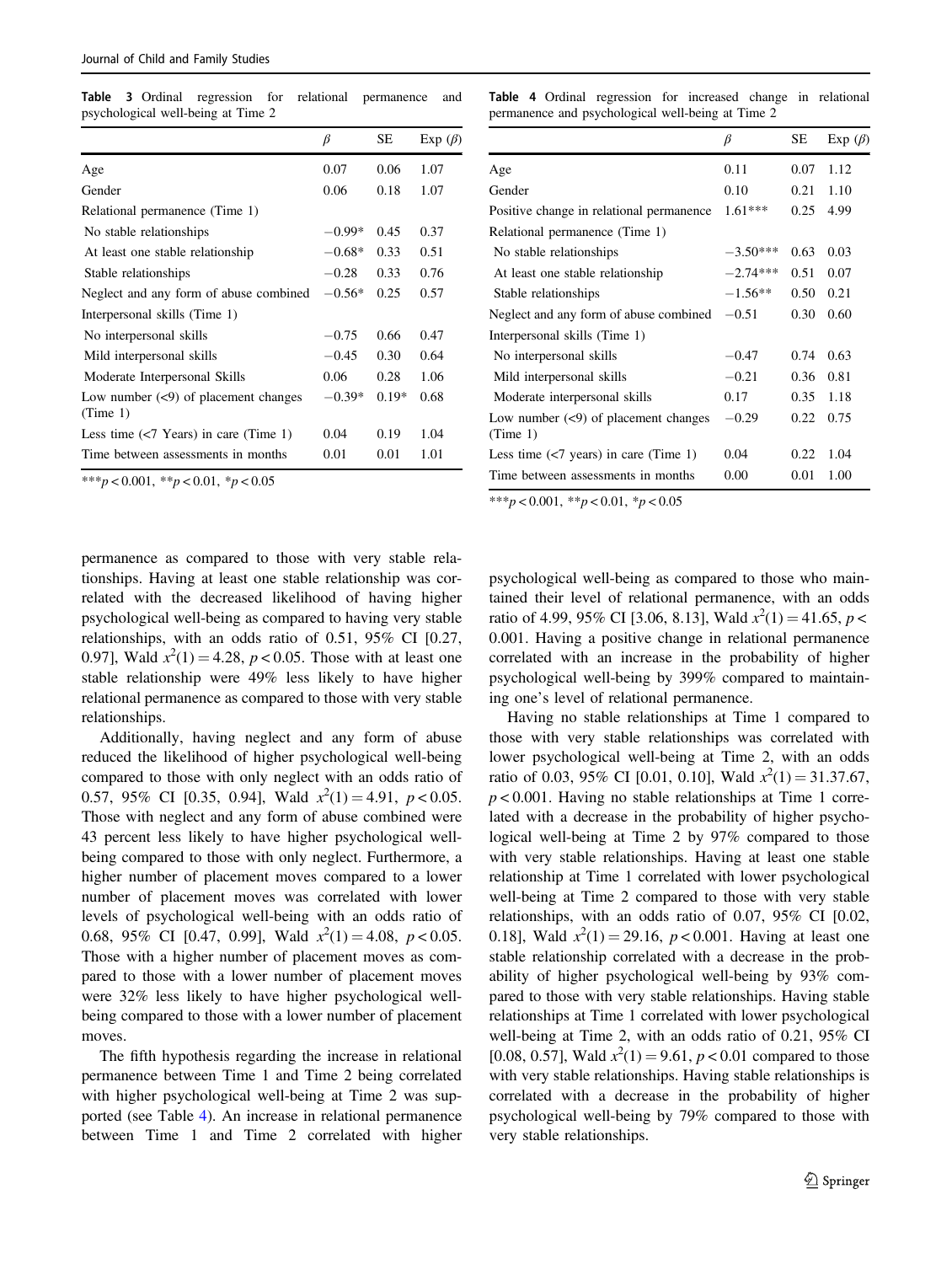# **Discussion**

The field of child welfare has historically focused on physical safety and legal permanency without an emphasis on child well-being or the importance of social relationships in positive youth development (Walsh [2015](#page-11-0)). Little research has been devoted to identifying positive outcomes specifically for African American adolescents in foster care. This study adds to the literature about child well-being among African American adolescents in care—a group that is overrepresented within the foster care system (US Department of Health and Human Services [2015\)](#page-10-0) and is well documented as being disadvantaged within the child welfare system (Rolock and White [2016](#page-10-0)). The findings indicate that relational permanence is linked to positive outcomes among these youth. In particular, higher levels of relational permanence at Time 1 predicted higher levels of psychological well-being at Time 2. Furthermore, an increase in relational permanence over time predicted higher levels of psychological well-being compared to maintenance of relational permanence over time. This relationship held after taking into account maltreatment type, interpersonal skills, number of placement moves, time in care, and time between assessments. These findings support the conclusion that social support aids foster youth in staying mentally healthy despite major deficits in support from parents or other family members (Rutman and Hubberstey [2016](#page-10-0)). Furthermore, these findings support that relational permanence acts a promotive factor specifically relevant for African American adolescents in foster care.

Promotive factors have been identified among adolescents in the child welfare system regarding the reduction of delinquent behaviors (Grogan-Kaylor et al. [2008\)](#page-10-0) and increasing educational outcomes (Flynn and Tessier [2011](#page-10-0)). But few previous studies have identified promotive factors for African American adolescents in foster care specifically. Studies have explored promotive factors for African American children in the context of informal kinship care (Washington et al. [2014\)](#page-11-0). Studies have also examined African American children in the context of changes in family resources and functioning related to informal kinship care (Washington et al. [2013\)](#page-11-0). However, little research has explored how relational permanence may act as a promotive factor for African American adolescents formally involved in the child welfare system. This study also advances knowledge in regards to relational permanence broadly as well.

The variation in the prevalence of relational permanence supports the argument that even though these foster youth have chaotic life circumstances (e.g., neglect, abuse, etc.), they are still able to form lasting relationships with others (Harden [2004\)](#page-10-0). Foster youth's relationships do not end simply because they are in the child welfare system. Change over time in the construct was not significant. These findings support those of Goemans et al. [\(2015](#page-10-0)). After three decades of longitudinal research on the development of foster children, researchers found little overall improvement in adaptive functioning was detected when the timespan of the study was less than 1 year (Goemans et al. [2015\)](#page-10-0). Maltreatment type, neglect alone as opposed to neglect and abuse, was a predictor of relational permanence. This supports the finding that adolescents who experienced neglect alone were more likely to have relational permanence than adolescents who experienced physical and sexual abuse (Cushing et al. [2014](#page-10-0)). Youth who experience neglect may be more likely to form lasting relationships because their maltreatment is related more to poverty than physical violence at the hand of a caregiver. The finding of relational permanence at Time 1 predicting to psychological wellbeing at Time 2 is consistent with an extensive body of research evidence that social relationships are important for psychological well-being (Mota and Matos [2015](#page-10-0)). These findings are also significant because they support previous literature regarding positive outcomes specifically for older youth in foster care and youth transitioning out of foster care (Munson and McMillen [2009](#page-10-0); Thompson et al. [2016\)](#page-10-0). Also, the finding related to high placement moves in predicting less relational permanence supports previous findings that placement instability has a significant negative impact on psychological well-being for foster youth (Rubin et al. [2007](#page-10-0)).

The hypotheses regarding interpersonal skills, school achievement, caregivers with financial and social assets, a low number of placement moves, and less time spent in care at Time 1 predicting to relational permanence at Time 2 were not supported. This is not to say that these factors are not important in the developmental processes of youth in care; rather, more research needs to be conducted to understand what roles these factors may play in the developmental processes of youth in care. Perhaps these factors do make a difference in predicting to relational permanence over time, but a longer observation period is needed.

Among the methodological strengths of this study is its longitudinal design. Rather than assessing the predictors of relational permanence or the correlation of relational permanence with only cross-sectional data, this study examined variables across two time points. Furthermore, with the use of ordinal regression, this study is able to explore the degree of difference for each variable compared to a lower level of that variable. The findings of this study are important because race has the potential to create institutional, societal, and personal barriers that exacerbate normal developmental challenges (Beale Spencer et al. [2015](#page-9-0)). This may especially be the case among child welfare involved youth. Fortunately these findings show that what works for the general population regarding social relationships and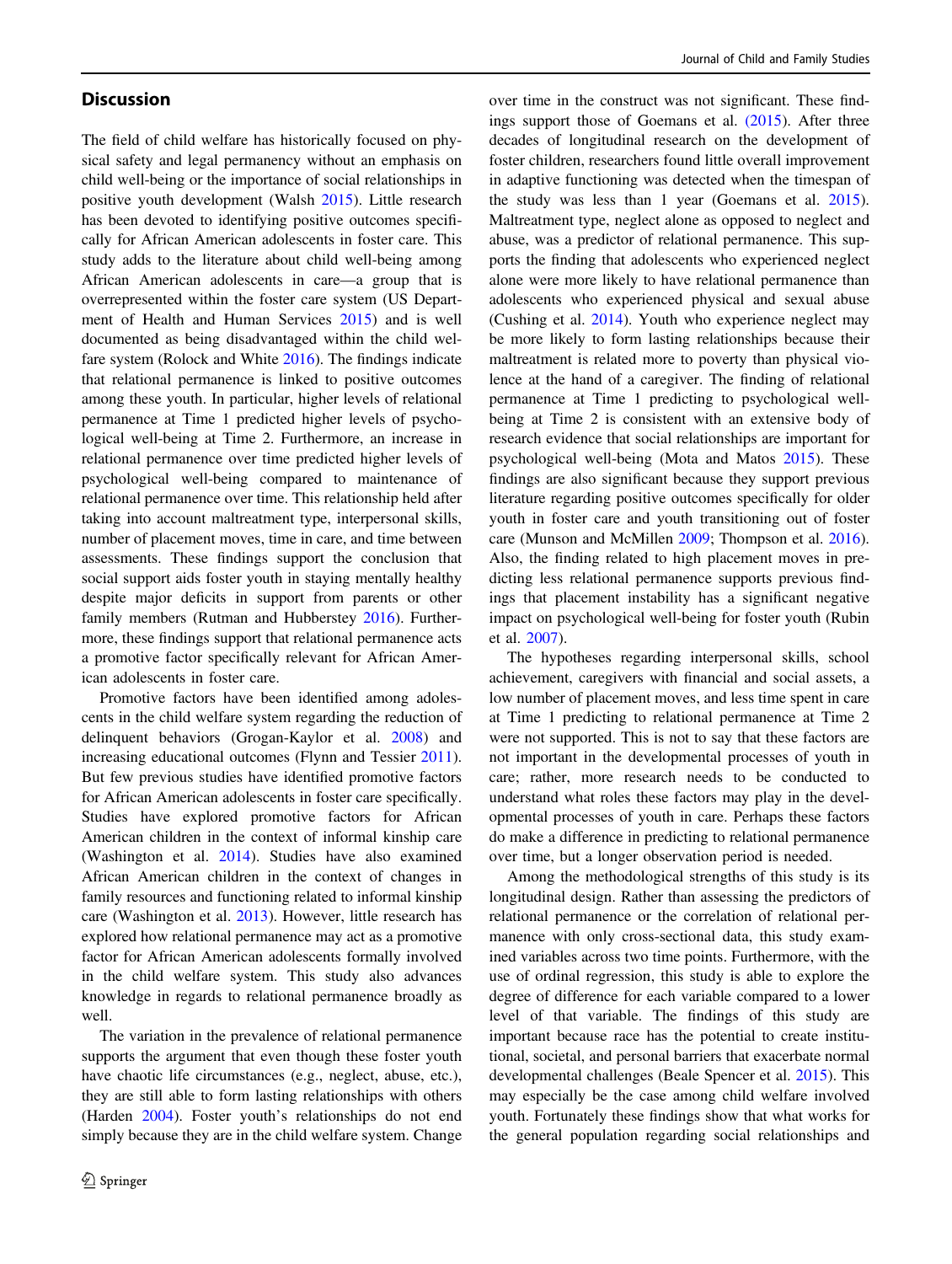<span id="page-9-0"></span>psychological well-being works for African American adolescents in the foster care system. People who are consistently in your life and affirm your importance are likely to aid in positive affirmations about the self, others, and increase overall psychological well-being.

# Limitations and Future Research

While providing unique insights into factors which increase psychological well-being, there are still limitations to this research that must be acknowledged. The average observation period between assessments was only 8 months. This may be one reason why there was no a significant change over time in relational permanence. This may have been too brief a time period to observe change over time even if it were in the process of taking place. It would be beneficial to examine change over a longer period of time than was allowed by this study. Related to this limitation, it would also be beneficial to have more than two time points to study change over time in order to explore the trajectory of this phenomena.

The measurement of the CANS items in this study was also a limitation. For instance, encompassed within the original item of relationship permanence are dimensions related to the number of social relationships, the duration of social relationships, and general concerns about instability. Furthermore, the measurement of relational permanence may have had an undue influence on the change over time score. Within the original measurement of relational permanence, a value of "1" signified a child without any stable relationships, while a value of "4" signified a child with very stable relationships for most of their life and whose relationships are likely to remain stable in the foreseeable future. It would therefore effectively be impossible for a child who stated at Time 1 they had no stable relationships to ever access the other end of the distribution because any new relationship would have had to be stable for the most part of the child's life. A measure that does not allow each individual to access the full distribution of answers over time is problematic. However this scale has been used extensively in the literature in a variety of different human service settings (Lyons [2009](#page-10-0)).

In regards to future directions, asking African American adolescents in foster care about their social relationships in a multi-dimensional manner would be an important area of future research. Additionally, examining the impact of race and gender on the prevalence, change over time, and predictors of relational permanence would be an important contribution to the literature. There are several important developmental processes that operate differently as a result of the intersection of race and gender (Towbin and Showalter [2008\)](#page-10-0). Examining the moderation of gender in

regards to these outcomes would be an especially significant contribution to the literature.

Author Contributions A.W.B.: designed and executed this study, conducted all data analyses, and wrote the paper. J.R. collaborated with the design and writing of the study. V.C. collaborated with the design and writing of the study. J.S. collaborated with the data analysis and editing of the final manuscript. P.D.K. collaborated in the editing of the final manuscript.

## Compliance with Ethical Standards

Conflict of Interest The authors declare that they have no conflict of interest.

Ethical Approval The University of Michigan provided IRB approval for this study. All procedures performed in studies involving human participants were in accordance with the ethical standards of the institutional and/or national research committee and with the 1964 Helsinki declaration and its later amendments or comparable ethical standards.

Informed Consent Informed consent was obtained from all individual participants included in the study.

# References

- Ainsworth, M. S., Blehar, M. C., Waters, E., & Wall, S. (1978). A psychological study of the strange situation.. Oxford, England: Lawrence Erlbaum.
- Avery, R. J., & Freundlich, M. (2009). You're all grown up now: Termination of foster care support at age 18. Journal of Adolescence, 32, 247–257.
- Beale Spencer, M., Harpalani, V., Cassidy, E., Jacobs, C. Y., Donde, S., Goss, T. N., Muñoz-Miller, M., Charles, N., & Wilson, S. (2015). Understanding vulnerability and resilience from a normative developmental perspective: implications for racially and ethnically diverse youth. In D. Cicchetti & D. J. Cohen (Eds), Developmental Psychopathology. pp. 627-672. 2nd Edn, Hoboken, NJ, USA: Wiley.
- Belsky, J., & Fearon, R. M. (2002). Early attachment security, subsequent maternal sensitivity, and later child development: Does continuity in development depend upon continuity of caregiving? Attachment and Human Development, 4, 361–387.
- Billingsley, A., & Giovannoni, J. M. (1972). Children of the storm. New York, NY: Harcourt Brace Jovanovich.
- Bowlby, J. (1969). Attachment and Loss: Vol. 1. Attachment. New York, NY: Basic Books, Inc.
- Colby, S. L., & Ortman, J. M. (2015). Projections of the size and composition of the U.S. Population: 2014 to 2060, current population reports, P25-1143. Washington, DC: U.S. Census Bureau.
- Collins, M. E., Spencer, R., & Ward, R. (2010). Supporting youth in transition from foster care: Formal and informal connections. Child Welfare, 89, 125–143.
- Commodari, E. (2013). Preschool teacher attachment, school readiness and risk of learning difficulties. Early Childhood Research Quarterly, 28, 123–133.
- Courtney, M. E., Dworsky, A., Brown, A., Cary, C., Love, K., & Vorhies, V. (2011). Midwest evaluation of adult functioning of former foster youth: Outcomes at age 26. Chicago, IL: Chapin Hall at the University of Chicago.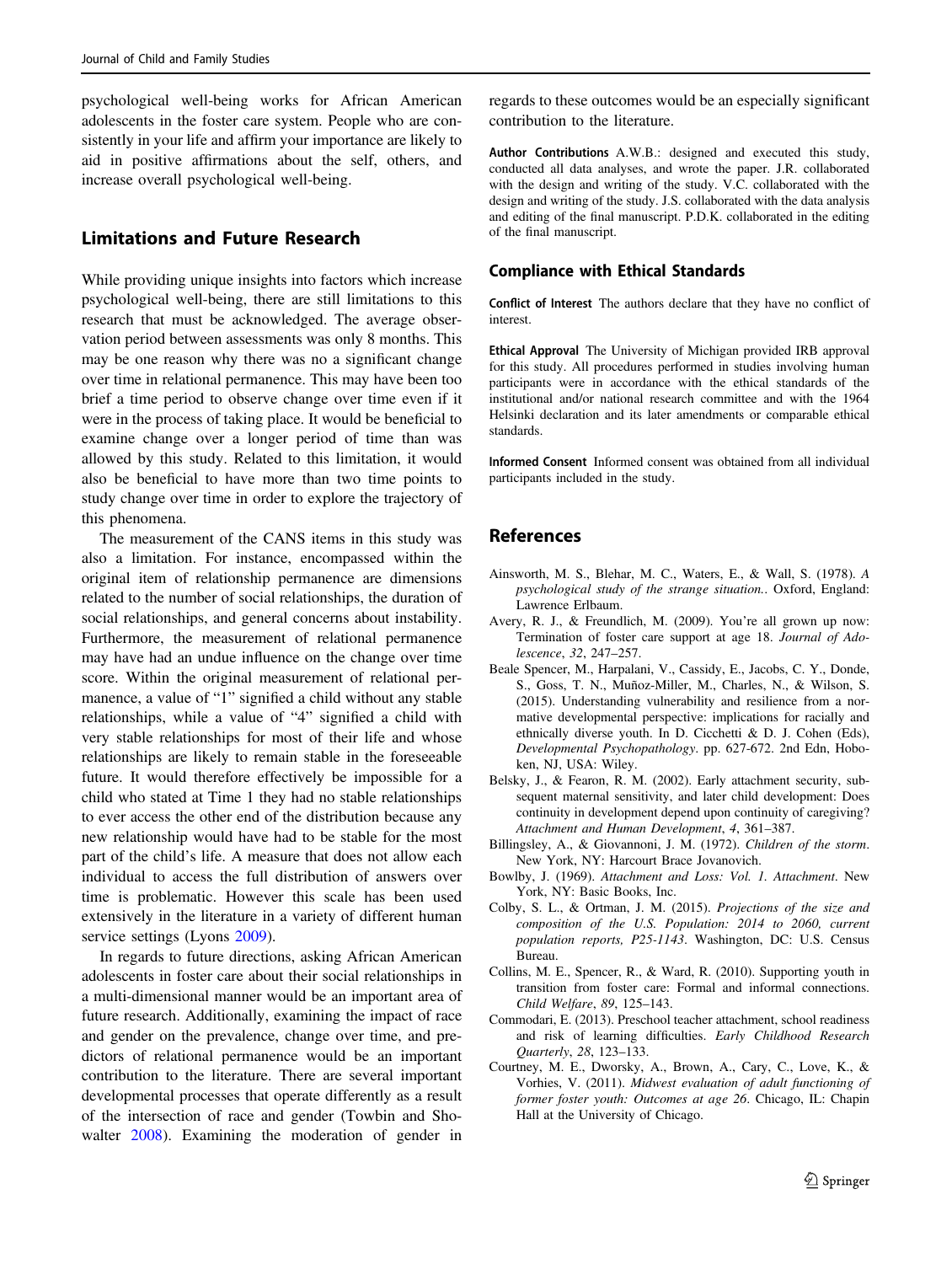- <span id="page-10-0"></span>Cushing, G., Samuels, G. M., & Kerman, B. (2014). Profiles of relational permanence at 22: Variability in parental supports and outcomes among young adults with foster care histories. Children and Youth Services Review, 39, 73–83.
- Flynn, R. J., & Tessier, N. G. (2011). Promotive and risk factors as concurrent predictors of educational outcomes in supported transitional living: Extended care and maintenance in Ontario, Canada. Children and Youth Services Review, 33, 2498–2503.
- Fonagy, P., Steele, M., Steele, H., Leigh, T., Kennedy, R., Mattoon, G., & Target, M. (1995). Attachment, the reflective self, and borderline states: The predictive specificity of the adult attachment interview and pathological emotional development. In S. Goldberg & J. Kerr (Eds.), Attachment theory: Social, developmental, and clinical perspectives (pp. 233–278). Hillsdale, NJ: The Analytic Press.
- Goemans, A., van Geel, M., & Vedder, P. (2015). Over three decades of longitudinal research on the development of foster children: A meta-analysis. Child Abuse & Neglect, 42, 121–134.
- Grogan-Kaylor, A., Ruffalo, M. C., Ortega, R. M., & Clarke, J. (2008). Behaviors of youth involved in the child welfare system. Child Abuse & Neglect, 32, 35–49.
- Harden, B.J. (2004). Safety and stability for foster children: A developmental perspective. The Future of Children, 14, 30–47.
- Haworth, C., Wright, M., Luciano, M., Martin, N., de Geus, E., Van Beijsterveldt, C., & Plomin, R. (2010). The heritability of general cognitive ability increases linearly from childhood to young adulthood. Molecular Psychiatry, 15, 1112–1120.
- James, S., Landsverk, J., & Slyman, D. (2004). Placement movement in and out-of-home-care. Children and Youth Services Review, 26, 185–206.
- Johansson, H., & Hojer, I. (2012). Education for disadvantaged groups – structural and individual challenges. Children and Youth Services Review, 34, 1135–1142.
- Jones, L. (2014). The role of social support in the transition from foster care to emerging adulthood. Journal of Family Social Work, 17, 81–96.
- Kisiel, C. L., Fehrenbach, T., Torgersen, E., Stolbach, B., McClelland, G., Griffin, G., & Burkman, K. (2014). Constellations of interpersonal trauma and symptoms in child welfare: Implications for a developmental trauma framework. Journal of Family Violence, 29, 1–14.
- Laible, D. J., Carlo, G., & Raffaelli, M. (2000). The differential relations of parent and peer attachment to adolescent adjustment. Journal of Youth and Adolescence, 29, 45–59.
- Lyons, J. S. (2009). Communimetrics: A communication theory of measurement in human service settings. New York, NY: Springer-Verlag.
- McLoyd, V. C. (1998). Changing demographics in the American population: Implications for research on minority children and adolescents. In V. C. McLoyd & L. Steinberg (Eds.), Studying minority adolescents (pp. 3–28). Mahwah, NJ: Lawrence Erlbaum.
- Mota, C. P., & Matos, P. M. (2015). Adolescents in institutional care: Significant adults, resilience and well-being. Child & Youth Care Forum, 44, 209–224.
- Munson, M. R., & McMillen, J. C. (2009). Natural mentoring and psychosocial outcomes among older youth transitioning from foster care. Children and Youth Services Review, 31, 104–111.
- Nesmith, A., & Christophersen, K. (2014). Smoothing the transition to adulthood: Creating ongoing supportive relationships among foster youth. Children and Youth Services Review, 37, 1–8.
- Osgood, D. W., Foster, E. M., & Courtney, M. E. (2010). Vulnerable populations and the transition to adulthood. The Future of Children, 20, 209–229.
- Rhodes, J. E., Spencer, R., Keller, T. E., Liang, B., & Noam, G. (2006). A model for the influence of mentoring relationships on

youth development. Journal of Community Psychology, 34, 691–707.

- Rholes, W. S., & Simpson, J. A. (2004). Attachment theory: Basic concepts and contemporary questions. In W. S. Rholes & J. A. Simposn (Eds.), Adult Attachment. pp. 3-14. New York, NY: The Guilford Press.
- Rolock, N., & White, K. R. (2016). Post-permanency discontinuity: A longitudinal examination of outcomes for foster youth after adoption or guardianship. Children and Youth Services Review, 70, 419–427.
- Rubin, D. M., O'Reilly, A. L. R., Luan, X., & Localio, A. R. (2007). The impact of placement stability on behavioral well-being for children in foster care. Pediatrics, 119, 336–344.
- Rutman, D., & Hubberstey, C. (2016). Is anybody there? Informal supports accessed and sought by youth from foster care. Children and Youths Services Review, 63, 21–27.
- Ryan, J. P., Herz, D., Hernandez, P. M., & Marshall, J. M. (2007). Maltreatment and delinquency: Investigating child welfare bias in juvenile justice processing. Children and Youth Services Review, 29, 1035–1050.
- Ryan, J. P., & Testa, M. F. (2005). Child maltreatment and juvenile delinquency: Investigating the role of placement and placement instability. Children and Youth Services Review, 27, 227–249.
- Samuels, G. M. (2008). A reason, a season, or a lifetime: Relational permanence among young adults with foster care backgrounds. Chicago, IL: Chapin Hall at the University of Chicago.
- Shook, J., Goodkind, S., Pohlig, R. T., Schelbe, L., Herring, D., & Kim, K. H. (2011). Patterns of mental health, substance abuse, and justice involvement among youth aging out of child welfare. American Journal of Orthopsychiatry, 81, 420–432.
- Smith, W. B. (2011). Youth leaving foster care: A developmental, relationship-based approach to practice.. New York, NY: Oxford University Press.
- Smith, C. J., & Devore, W. (2004). African American children in the child welfare and kinship system: from exclusion to over inclusion. Children and Youth Services Review, 26, 427–446.
- Smithgall, C., Jarpe-Ratner, E., Yang, D., DeCoursey, J., Brooks, L., & George, R. (2008). Family assessment in child welfare: The integrated assessment program in policy and practice.. Chicago, IL: Chapin Hall at the University of Chicago.
- Sroufe, L. A., Egeland, B., Carlson, E., & Collins, W. A. (2005). The development of the person: The Minnesota study of risk and adaptation from birth to adulthood. New York, NY: Guilford.
- Stott, T., & Gustavsson, N. (2010). Balancing permanency and stability for youth in foster care. Children and Youth Services, 32, 619–625.
- Thompson, A. E., Greeson, J. K. P., & Brunsink, A. M. (2016). Natural mentoring among older youth in and aging out of foster care: A systematic review. Children and Youth Services, 61, 40–50.
- Towbin, K. E., & Showalter, J. E. (2008). Adolescent development. In A. Tasman, J. Kay, J. A. Lieberman, M. B. First & M. Maj (Eds.), Psychiatry. pp. 161-180. 3rd edn, Chichester, UK: Wiley.
- Travis, L. A., Bliwise, N. G., Binder, J. L., & Horne-Moyer, H. L. (2001). Changes in clients' attachment styles over the course of time-limited dynamic psychotherapy. Psychotherapy: Theory, Research, Practice, Training, 38, 149–159.
- US Department of Health and Human Services. (2015). The AFCARS report. Retrieved from [http://www.acf.hhs.gov/sites/default/](http://www.acf.hhs.gov/sites/default/files/cb/afcarsreport22.pdf)files/ [cb/afcarsreport22.pdf](http://www.acf.hhs.gov/sites/default/files/cb/afcarsreport22.pdf)
- Vranceanu, A., Hobfoll, S., & Johnson, R. J. (2007). Child multi-type maltreatment and associated depression and PTSD symptoms: The role of social support and stress. Child Abuse and Neglect, 31, 71–84.